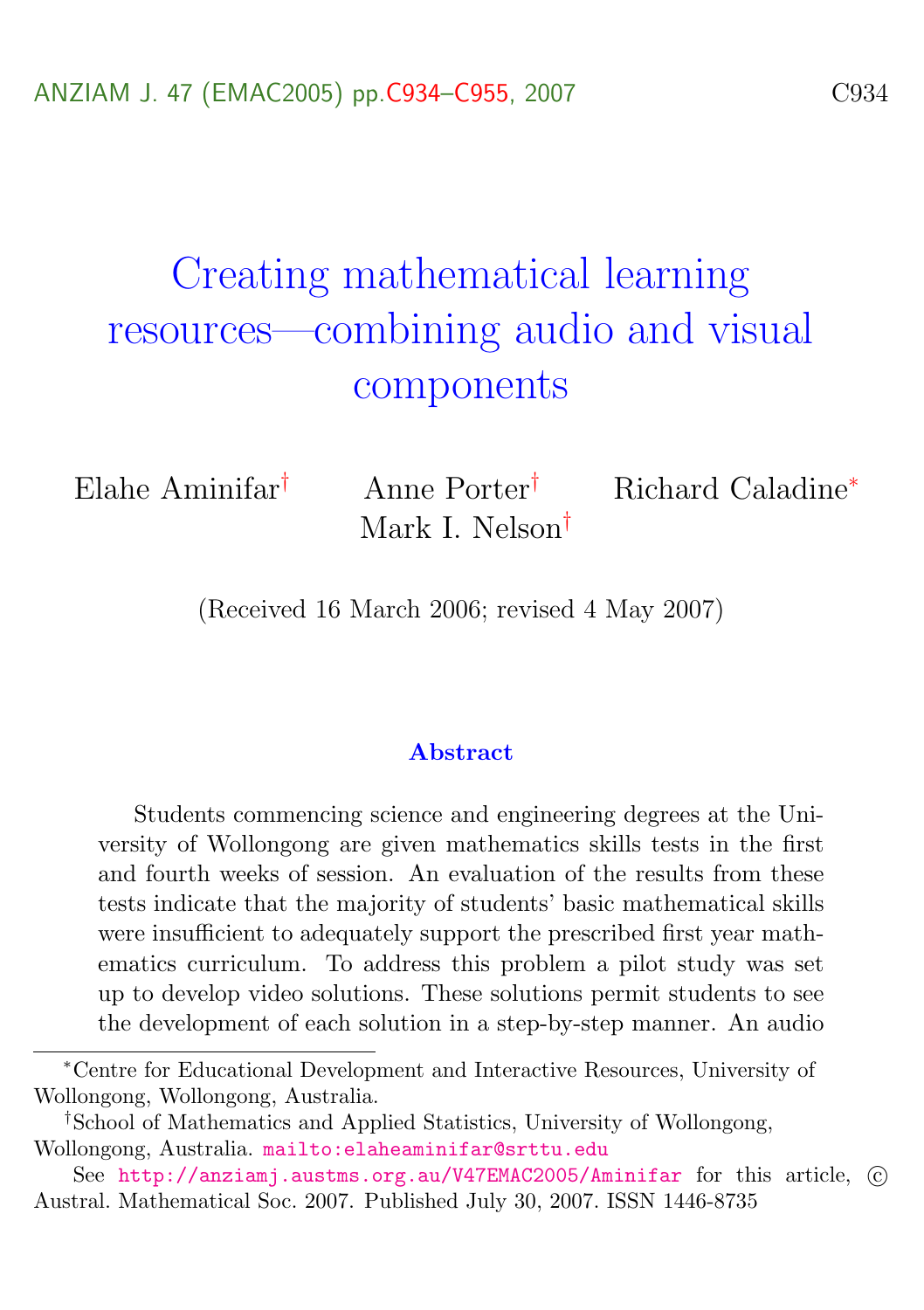commentary on each worked solution assists learning by providing students with an explanation of the developing solution. Two methods of video capture were investigated. The first used eBeam, a system to capture pen strokes from a whiteboard. The second method used a video camera mounted on a copy stand. We describe the process by which the video solutions were recorded and describe the educational environment in which students accessed them. A preliminary analysis of the impact of this tool on the achievement of students is also presented.

## **Contents**

<span id="page-1-0"></span>

|             |                   | 1 Introduction                                                                                                                                                                                                                 | <b>C936</b> |
|-------------|-------------------|--------------------------------------------------------------------------------------------------------------------------------------------------------------------------------------------------------------------------------|-------------|
| $\bf{2}$    |                   | Worked solutions using video                                                                                                                                                                                                   | <b>C940</b> |
|             | 2.1               |                                                                                                                                                                                                                                | C941        |
|             | 2.2               | First production method: $eBeam^@$                                                                                                                                                                                             | C942        |
|             | 2.3               | Second production method: video camera                                                                                                                                                                                         | C944        |
|             | 2.4               | Recording the audio resolution is a series of the series of the series of the series of the series of the series of the series of the series of the series of the series of the series of the series of the series of the seri | C945        |
|             | 2.5               |                                                                                                                                                                                                                                | C945        |
|             | 2.6               | Comparing the two production methods                                                                                                                                                                                           | C946        |
|             |                   | 3 The environment in which the video resources were viewed C946                                                                                                                                                                |             |
|             | 4 Discussion      |                                                                                                                                                                                                                                | <b>C950</b> |
| $5^{\circ}$ | Conclusion        |                                                                                                                                                                                                                                | C952        |
|             | <b>References</b> |                                                                                                                                                                                                                                | C953        |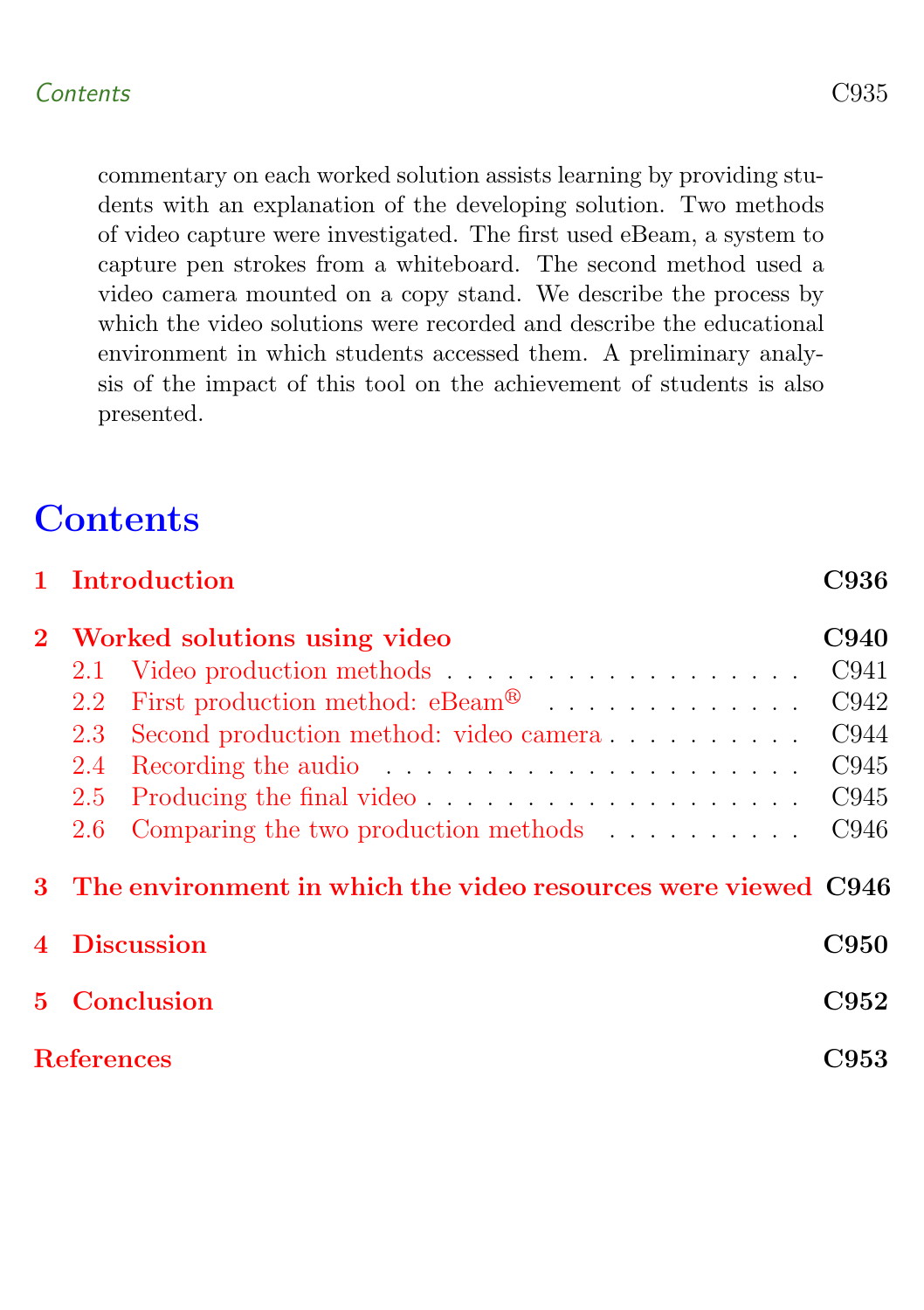<span id="page-2-0"></span>

| Question                    | Option                     | $%$ Answer |
|-----------------------------|----------------------------|------------|
| Domain of the function      | a) $ x  < 1$               | 25.91%     |
| $f(x) = 1/\sqrt{1-x^2}$     | b) $ x  \leq 1$            | 13.47%     |
| is the set of $x$ such that | c) $ x  \geqslant 1$       | 13.47%     |
|                             | d) $ x  \neq 1$            | 35.75%     |
|                             | e) $x$ is all real numbers | 7.77%      |
|                             | Missing Value              | 3.63%      |

TABLE 1: Students' answer to Question 1. Correct answer in bold.

Table 2: Students' answer to Question 5. Correct answer in bold.

<span id="page-2-1"></span>

| Question                       | Option               | $%$ Answer |
|--------------------------------|----------------------|------------|
|                                | a) $a + b$           | 49.74%     |
| $\sqrt{a^2 + b^2}$ is equal to | b) $\sqrt{a+b}$      | 5.18%      |
|                                | c) $a-b$             | 2.07%      |
|                                | d) $a^2 + b^2$       | $1.04\%$   |
|                                | e) None of the above | 41.45%     |
|                                | Missing Value        | 0.52%      |

## 1 Introduction

In recent years' students at the University of Wollongong enrolled in computer science, engineering and science degrees performed poorly in the mathematical subjects that are co- or pre-requisites of their degrees. In order to investigate the reasons, students who undertook an introductory mathematics subject were given a multiple choice quiz in the first week of session. After eight hours of lectures revisiting basic mathematical skills students were quizzed a second time to ascertain if their skills set had been upgraded. Student answers on the quiz provided clear evidence of a need to create learning resources to assist students in gaining and/or refining basic mathematics skills. This need is illustrated by the responses to two questions are shown in Tables [1](#page-2-0) and [2.](#page-2-1)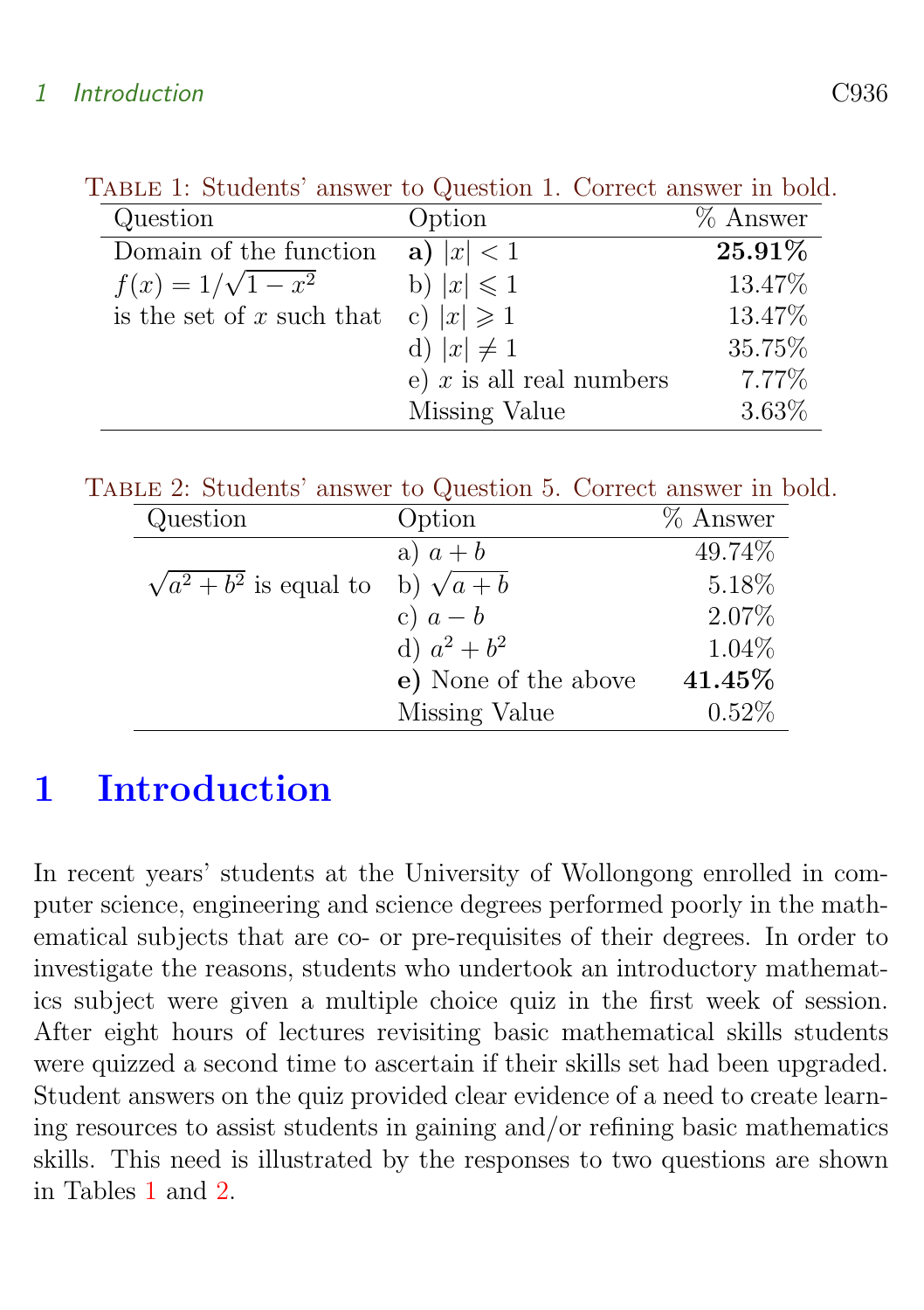<span id="page-3-0"></span>Analysis of test data revealed that students had very poor skills in basic mathematical manipulations involving algebra, algebraic fractions, indices, logarithms and even plugging numbers into formulae. It is therefore unsurprising that students performed badly on more abstract questions requiring a higher degree of mathematical sophistication.

The distribution of student marks in the first test of 2004 is shown in Figure [1.](#page-4-0) A mark of 16 out of 20, or higher, is considered to be a pass. Experience shows that students who do not reach this level by the second skills test struggle to pass the course because of their poor ability in performing basic mathematical manipulation and their poor grasp of fundamental concepts. Only  $15\%$  of students scored  $16+$  on the first test in 2004, indicating that 85% of the class did not have the required command of basic skills. This is despite the fact that almost all students in the course have taken a basic calculus course at high school which is designed to equip them for further studies in mathematics as a minor discipline at tertiary level (Mathematics, previously called two unit mathematics, in New South Wales). In fact 24% of the intake had passed a higher level mathematics course in high school which is designed to equip them to take normal first year university mathematics courses (Mathematics Extension 1, previously called three unit mathematics, in New South Wales). Almost half of the class (46%) scored ten or fewer, 24% of the students scored eight or fewer. There is clearly a need to develop new learning resources to help students master basic mathematical skills.

Several recent reports [\[2,](#page-19-1) [6\]](#page-19-2) identified a decline in the percentage of Year 12 students taking intermediate level and higher level mathematics in Australia. This decline in numbers will have an adverse effect on "the national capacity for innovation in engineering and technology" (Barrington [\[2\]](#page-19-1) page iv). Our findings suggest that the situation is worse than envisaged because students who have taken intermediate and higher level mathematics in New South Wales have very poor mathematical skills.

There is an emergent literature examining different aspects of the transition from the proficiency required in mathematical thinking and skills at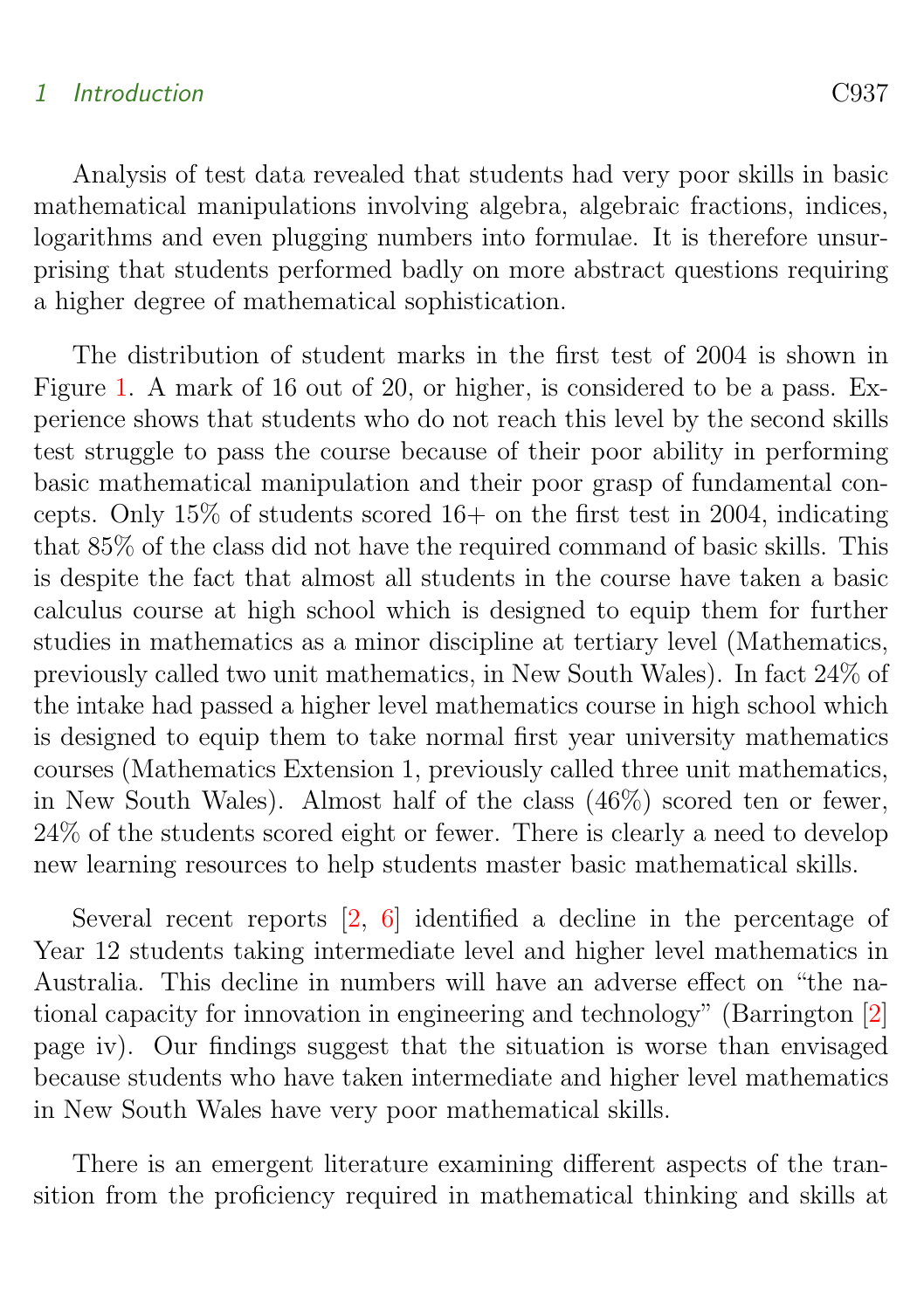<span id="page-4-1"></span>

<span id="page-4-0"></span>FIGURE 1: Distribution of student marks. First test, 2004.

the school level to those required at the tertiary level and potential solutions [\[3,](#page-19-3) [8,](#page-20-0) [9,](#page-20-1) [11,](#page-20-2) [14,](#page-20-3) [15\]](#page-21-0). The poor level of mathematical knowledge and skills of students entering university were identified in earlier studies [\[1,](#page-19-4) [9\]](#page-20-1), including those detailing deficiencies in engineering students [\[5,](#page-19-5) [14\]](#page-20-3).

Some of the techniques developed to address gaps in the mathematics education of incoming students, or simply to develop mathematical knowledge, fall into an instructivist tradition, whereby the mathematics to be learned is provided to students. Others techniques are based on a constructivist approach [\[7\]](#page-20-4) where the emphasis is on students constructing mathematical knowledge. Kajander and Lovric [\[9\]](#page-20-1) implemented a two pronged approach addressing transition issues: they provided students with a Mathematics Review Manual, replete with fully worked mathematics problems, to help them prepare before coming to university and they redesigned the mathematics curriculum. They found those who used the manual prior to coming to university did better than those who did not. Johnson's [\[8\]](#page-20-0) 2002 approach to correcting deficiencies focussed on the development of an on-line assessment system, with randomized automatically constructed tests and auto-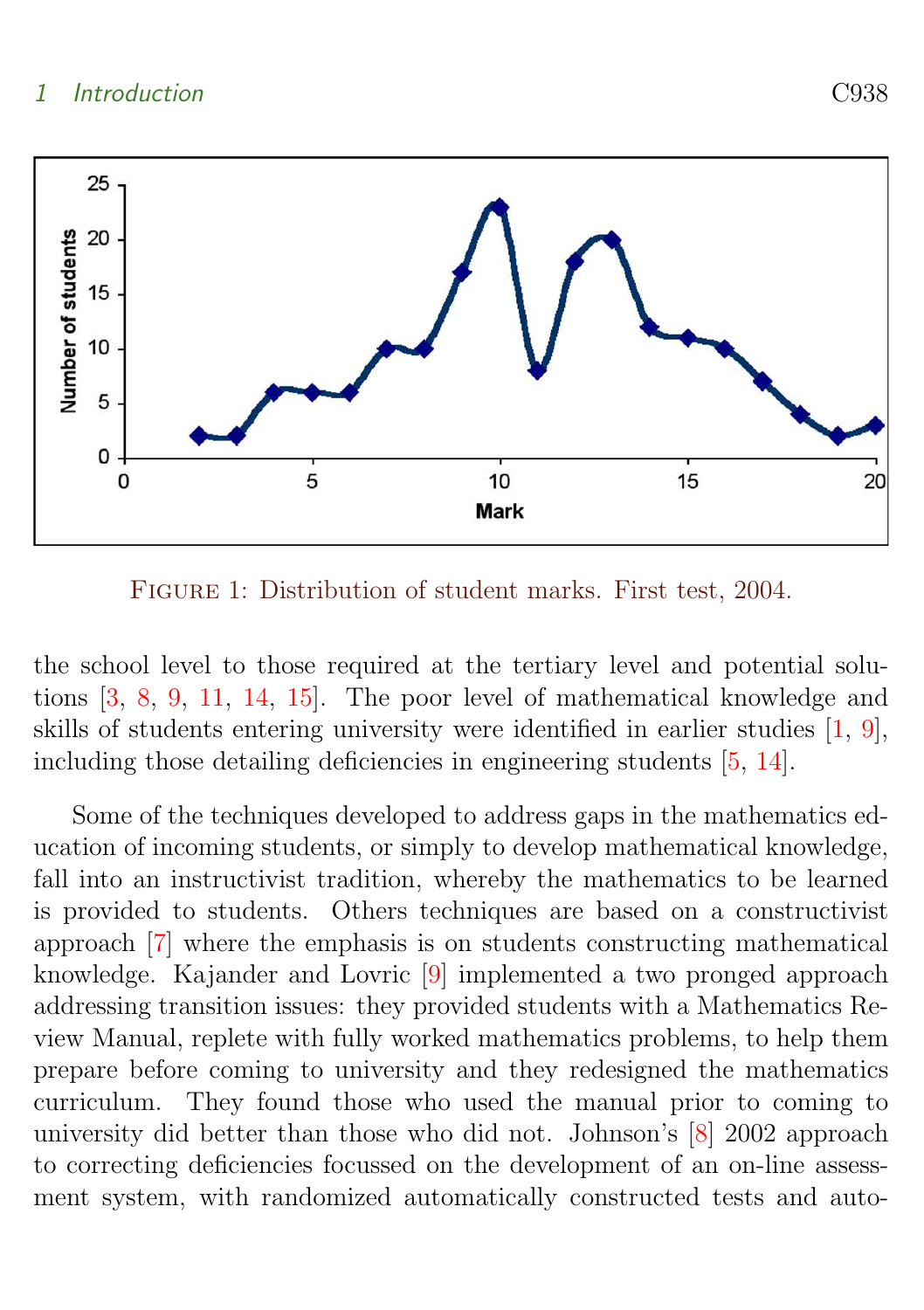<span id="page-5-0"></span>mated scoring systems, providing students with prompt feedback and allowing multiple submissions. Jacobs, using a constructivist approach developed modules based on animation, visualisation and interactive graphs to maximise the comprehension of differential equations and then developed online multiple choice quizzes and worksheets. Engelbrecht et al. [\[4\]](#page-19-6), in addressing the issue that students entering university in South Africa showed little understanding of basic concepts of pre calculus followed a reform calculus approach with concepts being introduced in four ways: verbally, numerically, algebraically and visually (p.710) to investigate the conceptual and procedural skills of students. They found that improved conceptual understanding did not come at a cost of loss of skills proficiency.

Each approach has its own advantages and disadvantages and we recognise that best practice is likely to involve the use of a variety of techniques so as to cater for differing needs of students. The resources discussed in this article were developed to address local problems and contexts. Engineering students at the University of Wollongong take a six credit mathematics course in both sessions of their first year; the subject is oriented toward the development of mathematics skills. The assessment is based on the demonstration of those skills, with multiple choice questions in in-session assessment and problem solving in the final examination. In recent years (2004–6) they have been given a mathematics skills test in the first and fourth weeks of the first session. The results from these tests show that many of our students have an inadequate grasp of high school mathematics. Further, there is a strong association between the performance of students' on the skills test and whether they pass or fail the course.

To assist students master the techniques from high school that are used in their first year at university we have created learning resources, described latter, that combine visual and audio information. The resources are not intended to provide an introduction to the mathematics rather they are aimed at providing a theory refresher and review. We decided against developing a learning resource that involved answering quiz questions online because many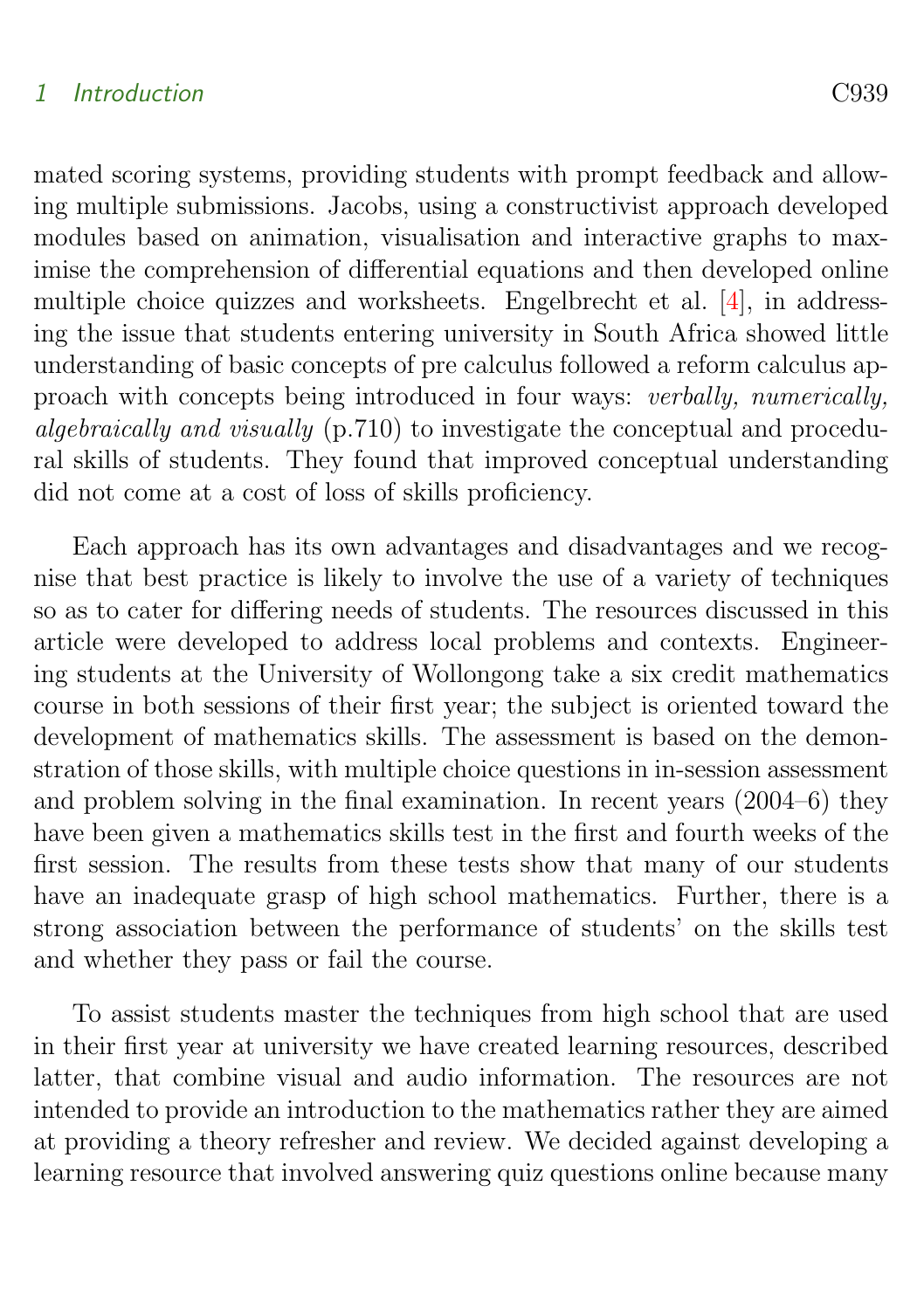<span id="page-6-1"></span>of our students have difficulty conceptualizing how to start the solution. In our resources we set out to capture the thought processes that lead the solver to write down the first line of the solution. Other students may need to revisit the definitions or rules before attempting questions. Some students understand how to do a problem once they see a worked solution. For these students, the solution is possibly a reminder of what they learnt in high school and had forgotten.

## <span id="page-6-0"></span>2 Worked solutions using video

For many years a high proportion of students, have failed the introductory mathematics subject for Engineers. The repertoire of textual materials and resources, lectures, tutorials and assessment system have been insufficient for these students. One solution would be to modify the curriculum or pedagogical approach. At this stage a change in curriculum or approach has not been entertained. Rather the focus has been on the development of additional resources, to complement the existing subject resources. To help students develop their expertise in basic mathematical manipulations it was decided to create a learning resource that provided fully worked solutions to sample questions. Fully worked solution helps students that know how to start a solution but 'lose their way' on the way to their answer. Fully worked solutions can be written in LATEX, converted to PDF and distributed to students via a webct site. However, reading a worked solution does not necessarily help students who do not know how to approach the question. Previous research has indicated that learning resources combining visual and audio components reinforce learning by providing multiple connections that do not occur when the audio is absent [\[10,](#page-20-5) [12,](#page-20-6) [13,](#page-20-7) [16\]](#page-21-1). We therefore decided to develop a format combining a video solution with an audio track. The visual component shows the step-by-step development of the solution. In the audio track the solver explains the evolution of their thought processes as they tackle the question. We expected that this would help students under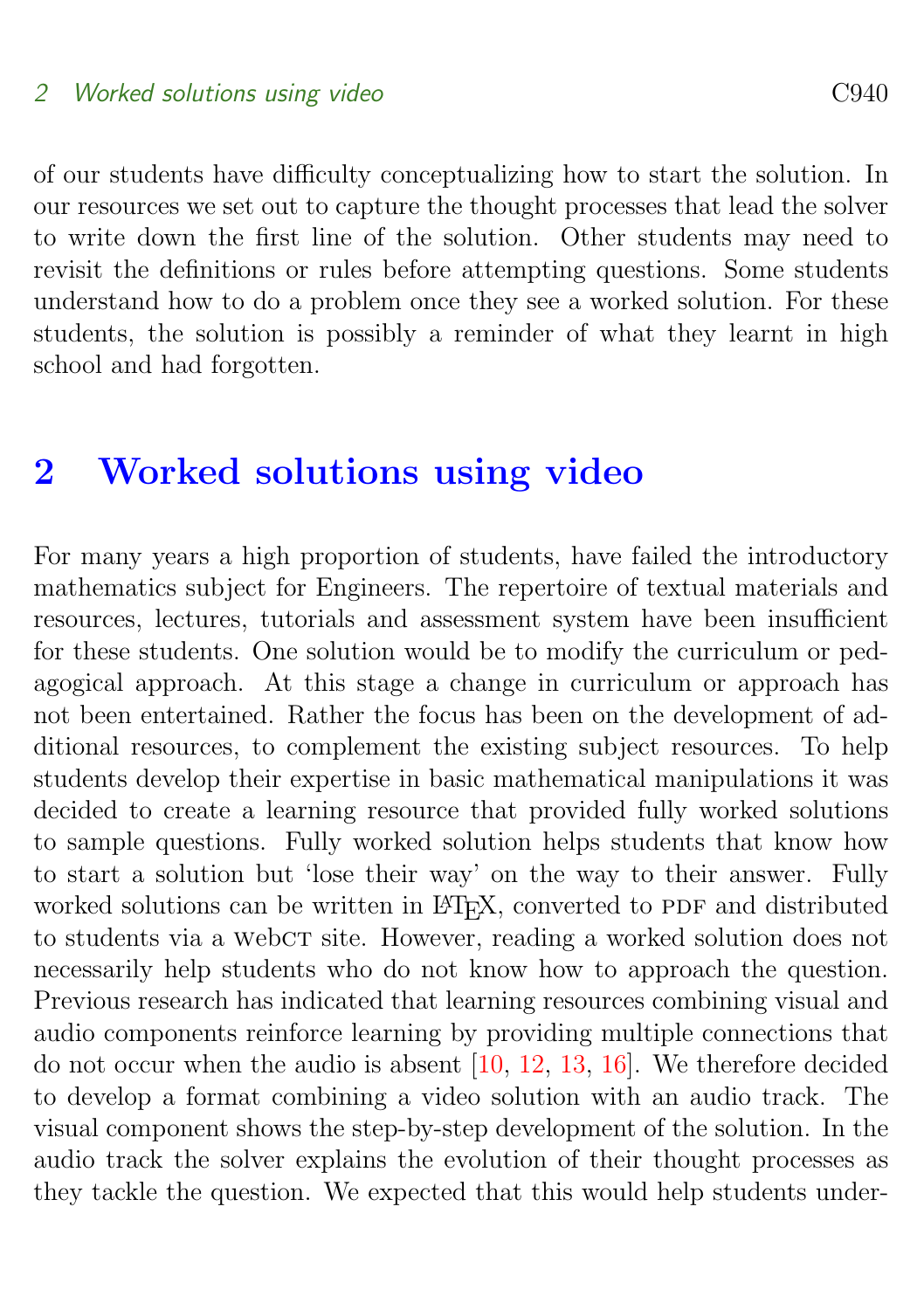stand the thought processes that lead to the first line of a solution and how to think about problem solving. In the following we discuss the two methods that were used to create video solutions.

Prior to creating video solutions some consideration was given to producing the worked solution using Macromedia Flash<sup> $\mathcal{B}$ </sup> (an animation program). This approach was not adopted due to the training that a user must first receive prior to using the program. We thought that this barrier would deter many academics from developing worked solutions. The technology chosen allows resources to be created without significant training.

In this pilot study twenty video solutions were prepared using the two methods described later. The budget required for the production of the video solutions was minimal as the necessary equipment was made available through the Learning, Innovation and Future Technologies Laboratory (LIFT) Lab) in the Centre for Educational Development and Interactive Resources (CEDIR) at the University of Wollongong. A student was paid to write the worked solutions and to record the audio for the voice overs. The operation of the equipment was performed by two of the authors: Aminifar, a PhD student, and Caladine. A costing for the production of the learning resources was not determined as this project was a pilot study to determine possible techniques and to develop those determined to be most suitable for the purpose at hand.

### <span id="page-7-0"></span>2.1 Video production methods

We decided not to base the video around a teacher standing at a whiteboard as it was believed that the image of the teacher would be a distraction. Furthermore, the solution would not be rendered large enough to be legible. To ensure that the recorded solution was legible two approaches were tried. In the first approach a pen stroke capturing whiteboard technology was used. In the second approach a written solution was captured by a video camera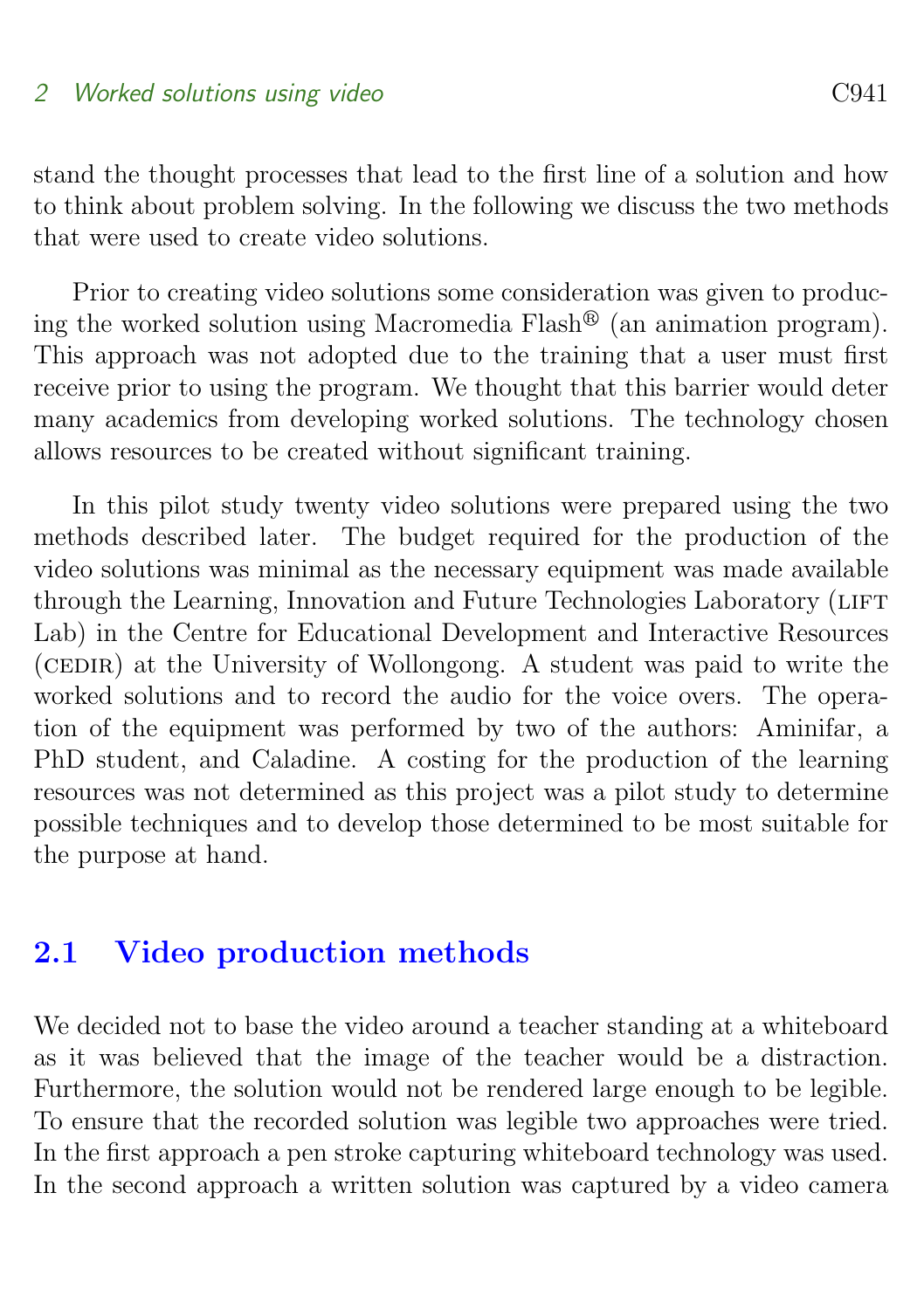mounted on a copy stand.

## <span id="page-8-0"></span>2.2 First production method:  $eBeam^@$

There are now a number of technologies on the market that capture pen strokes from a whiteboard. These included eBeam<sup>®</sup>,<sup>[1](#page-8-2)</sup> Herma<sup>®</sup>, Mimio<sup>®</sup> and SmartBoard<sup>®</sup>. However at the time that this pilot project started only  $eBeam^®$  was available at the University of Wollongong, which is why it was chosen the first production method.

To use  $eBeam^@$  a receiver was placed in the corner of a whiteboard, as shown in Figure [2.](#page-9-0) The solution was then written on the whiteboard using standard whiteboard pens that were enclosed in sheaths. The sheaths transmitted their position to the receiver using ultrasound. The receiver, using triangulation, detected the position of the pen which was then recorded graphically by software on a computer connected to the receiver. The capturing of a question is illustrated in Figure [2.](#page-9-0)

When the file was played at the speed at which it was recorded the answer appeared at a rate that seemed very slow to a viewer. This slowness was partly due to the solver stopping to think about what to write next and partly because it took more time to write a solution on a whiteboard than it would take to write on paper. To produce a video in which the solution develops at a 'natural' speed the video file was edited using iMovie<sup>®</sup> to remove pauses. As there is no need for the student to see the question being written this was removed during the editing process. The video therefore starts with the question already written.

<span id="page-8-2"></span><span id="page-8-1"></span><sup>1</sup><http://www.e-beam.com/>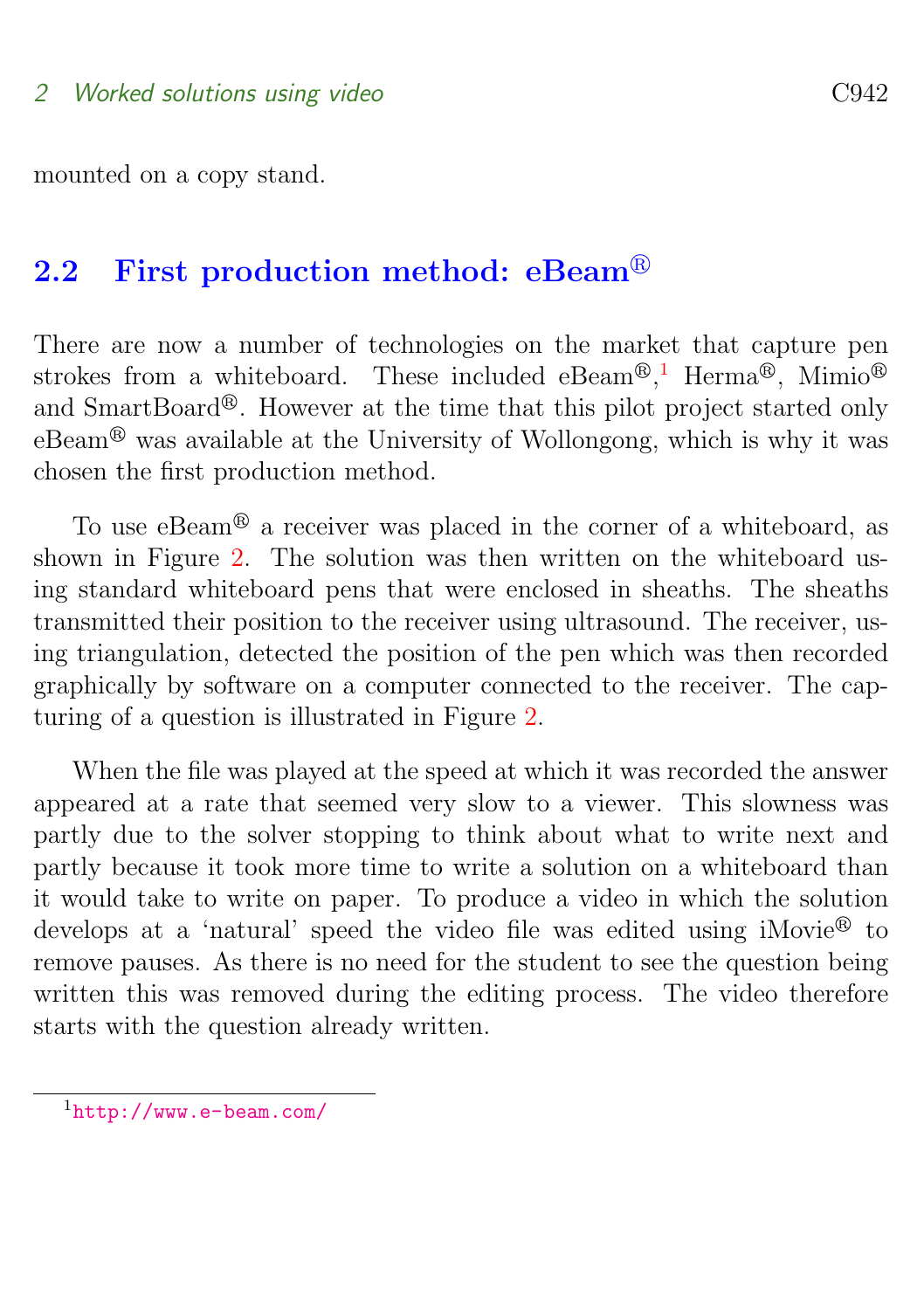

<span id="page-9-0"></span>FIGURE 2:  $e$ Beam<sup>®</sup> apparatus.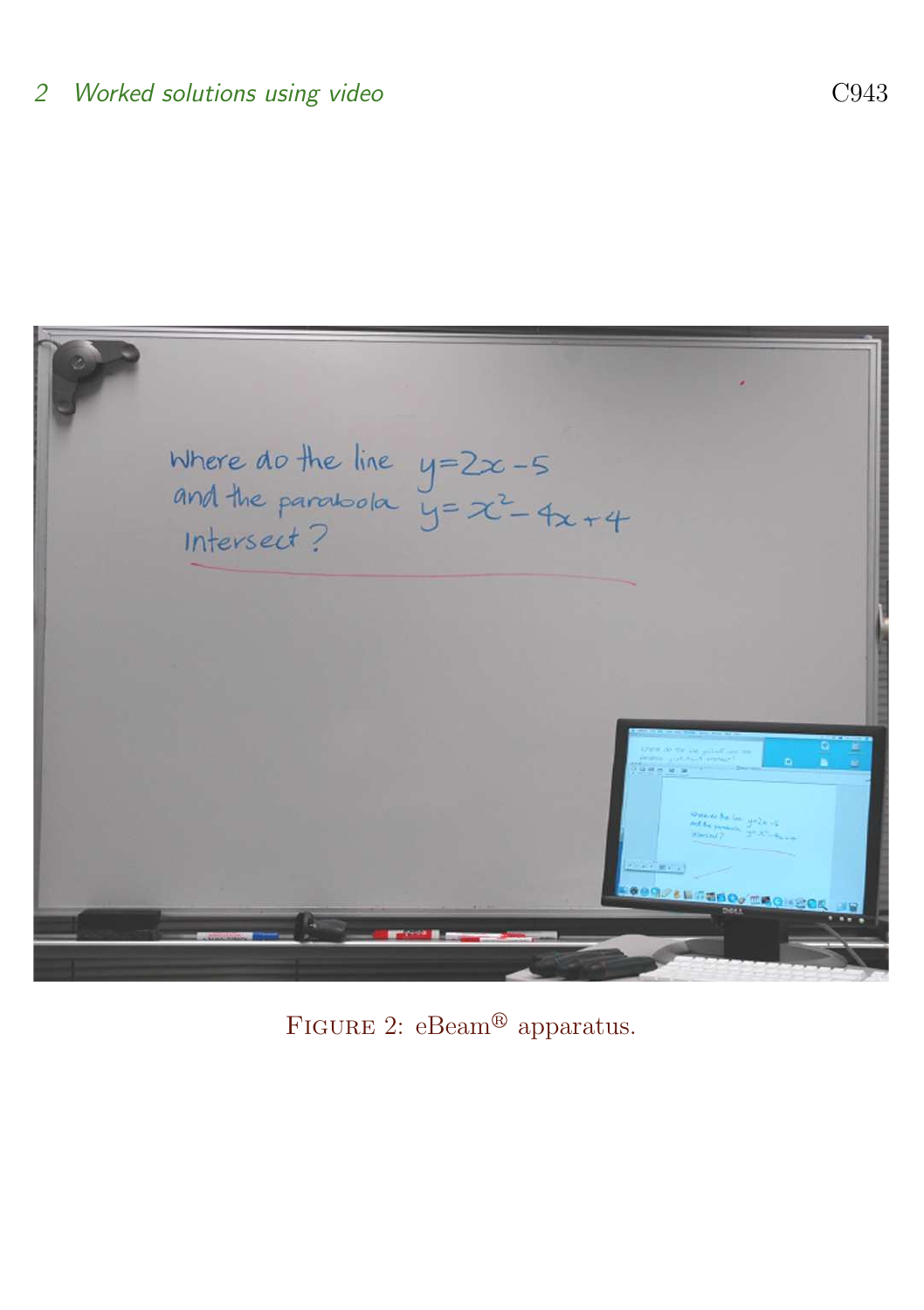

FIGURE 3: Video camera and copy stand capture apparatus.

## <span id="page-10-1"></span>2.3 Second production method: video camera

<span id="page-10-0"></span>In this method a consumer video camera (that is, designed for home use) was placed on a copy stand, as shown in Figure [3.](#page-10-1) A piece of paper was placed on the paten of the copy stand underneath the camera. The solution was then written on the paper. The video output from the camera was captured by a computer connected to the camera using  $DV/firewire$ . The video file was then edited iMovie $^{\circledR}$ , to remove the writing of the question and speeding up the solution—for the reasons mentioned previously.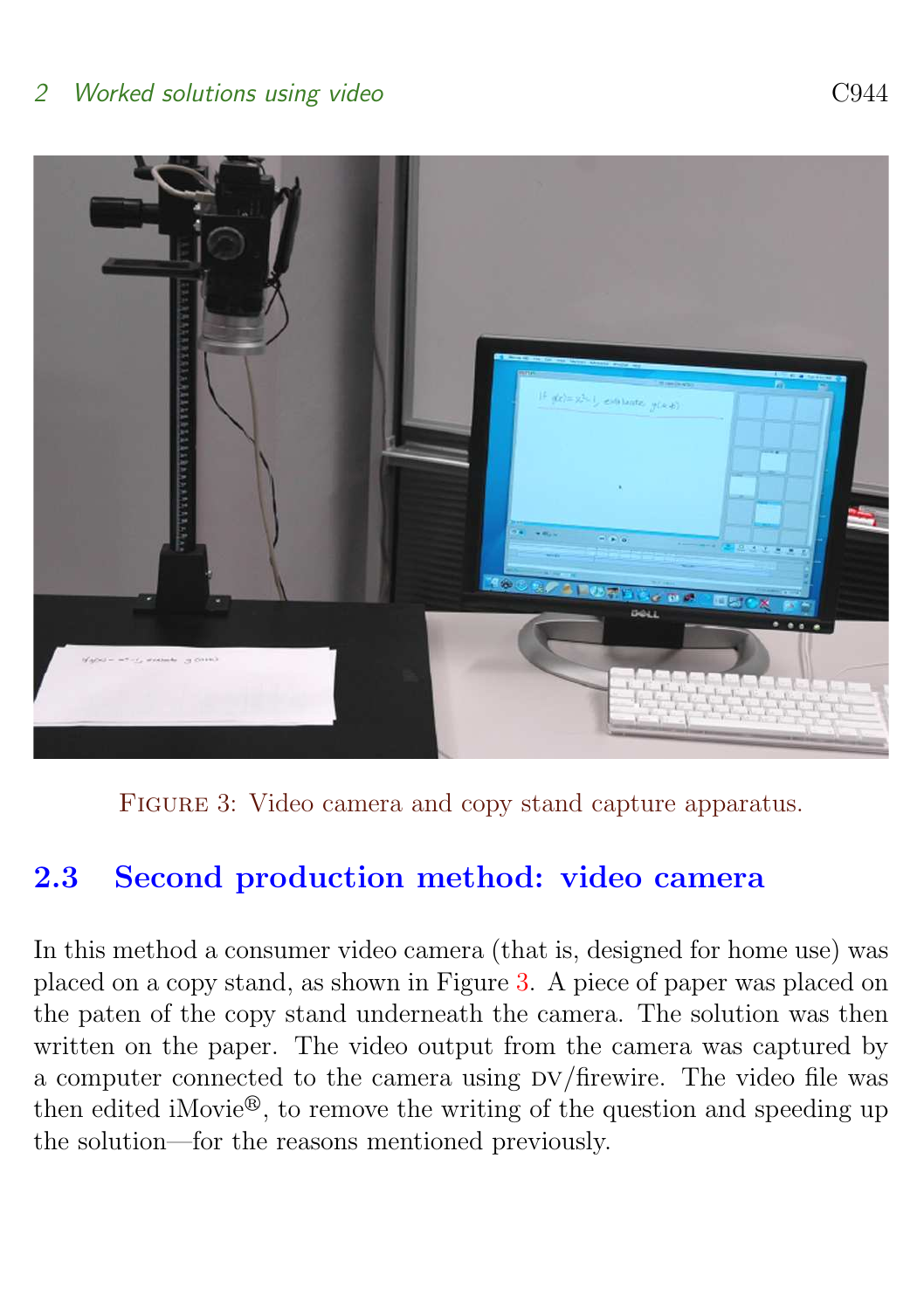### 2.4 Recording the audio

After editing the eBeam<sup>®</sup> video to remove pauses an audio commentary was recorded as a 'voice artist' viewed the video. For some solutions a detailed audio commentary was recorded while in others only the key points were recorded. The audio track was captured using a clip-on microphone and fed into iMovie<sup>®</sup>. The resulting audio track was then combined with the video using iMovie<sup> $\mathbf{\Theta}$ </sup>. The combined file was then edited to ensure that the audio track proceeded at the same pace as the video solution. The voice over was reused to produce the video camera commentary.

### <span id="page-11-0"></span>2.5 Producing the final video

Prior to the development of solutions it was decided that the primary mechanism of distributing video files would be through the course webc $\tau$  site. It was therefore essential that students working at home could download the files over the bandwidth of a dial-up Internet connection. To minimise download time the combined audio-visual file was compressed in  $i$ Movie<sup>®</sup> to reduce its size, although compression also caused a reduction in the quality of the pictures and sound. As most students use either an Apple or a Windows computer the compressed file was provided in two formats, one for each platform. Although this increases the time taken to produce the final product it was thought vital that students could watch the video without having to install software on their computer. Compressed video solutions were therefore produced as 'mp4' files, for Apple computers, and 'avi' files, for windows computers. The software required to play these formats, Quick-Time for 'mp4' and Windows Media Player for 'avi', comes as part of the operating system on the computer. Therefore, the need for students to install software to play the video files was eliminated.

To illustrate the compression ratios obtained we present two examples. An iMovie<sup> $\circledR$ </sup> file for a question on logarithms was 197.1 Mb. After compres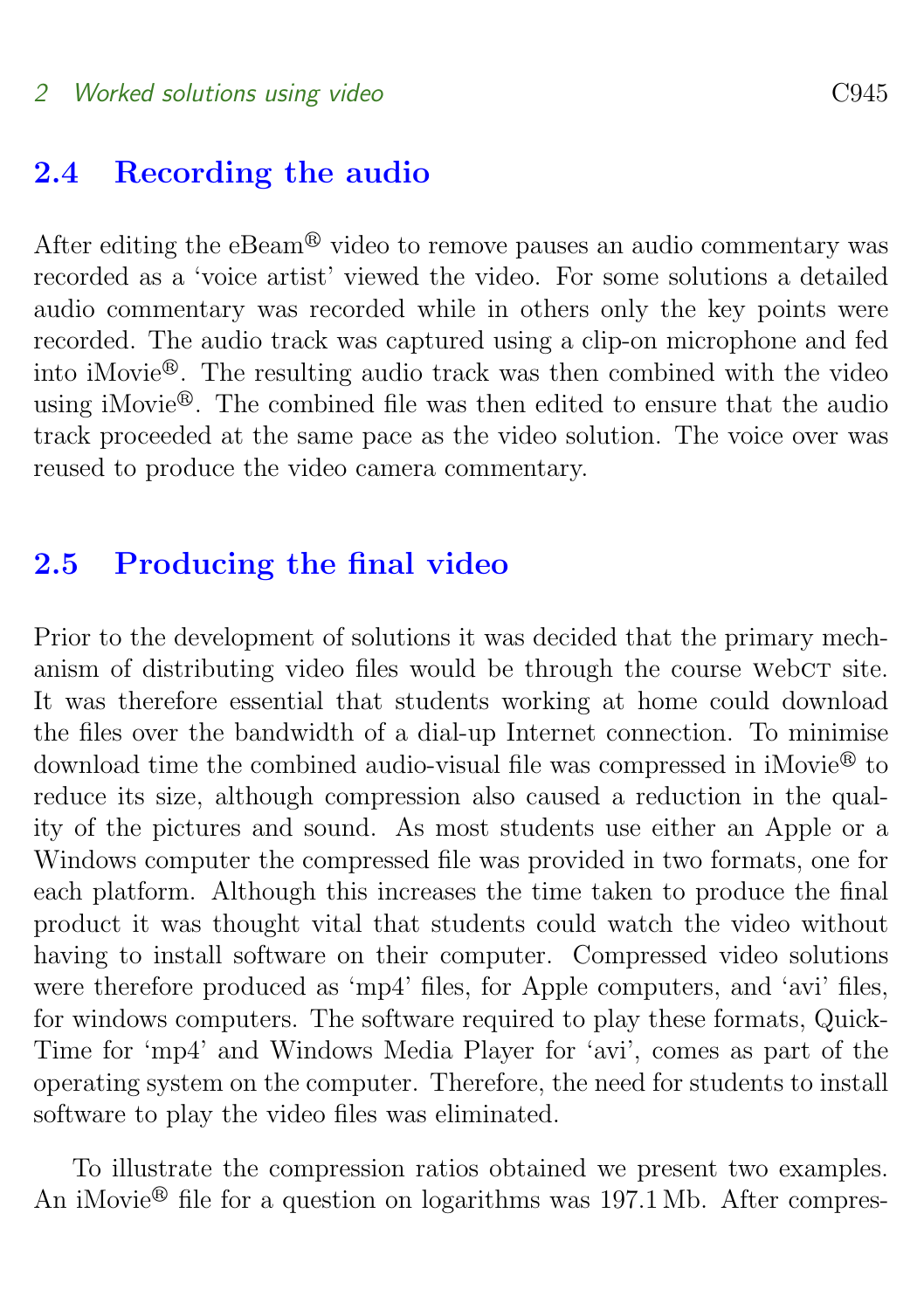sion the file size was reduced to  $948 \text{ kb (mp4)}$  and  $4.9 \text{ Mb (avi)}$ . An iMovie<sup>®</sup> file for a question on matrices was 1.31 Gb. After compression the file size was reduced to 6.7 Mb (mp4) and 41.2 Mb (avi).

### <span id="page-12-0"></span>2.6 Comparing the two production methods

The video recordings produced by the two methods were quite different in appearance. In the eBeam<sup>®</sup> method each stroke of the pen appeared on the screen as if by magic—the 'actor's' hand and the pen were invisible. In the second production method the hand of the actor and the pen were both visible. Screen captures from the two methods are shown in Figures [4](#page-13-0) and [5.](#page-14-0)

From a pedagogical point of view the products appeared to be very similar. However, close observation elicited some differences that could impact on the effectiveness and efficiency of student learning. The absence of the 'actor's' hand in the eBeam<sup>®</sup> solutions may make it easier for students to follow the line-by-line development of the solution as it was not masked by the hand. However, the presence of the 'actor's' hand in the video camera and copy stand productions could add to the learning experience as the 'hand' can be used to point out elements of the solution during its development. For example, it was possible to point back to earlier elements when they were reused later in a solution. As these pedagogical differences are minor and might balance each other out an evaluation of student use, and views, of the resources will be carried out.

## <span id="page-12-1"></span>3 The environment in which the video resources were viewed

The video solutions were made available on the subject webc $T$  site where questions were listed according to mathematical concept: algebra, loga-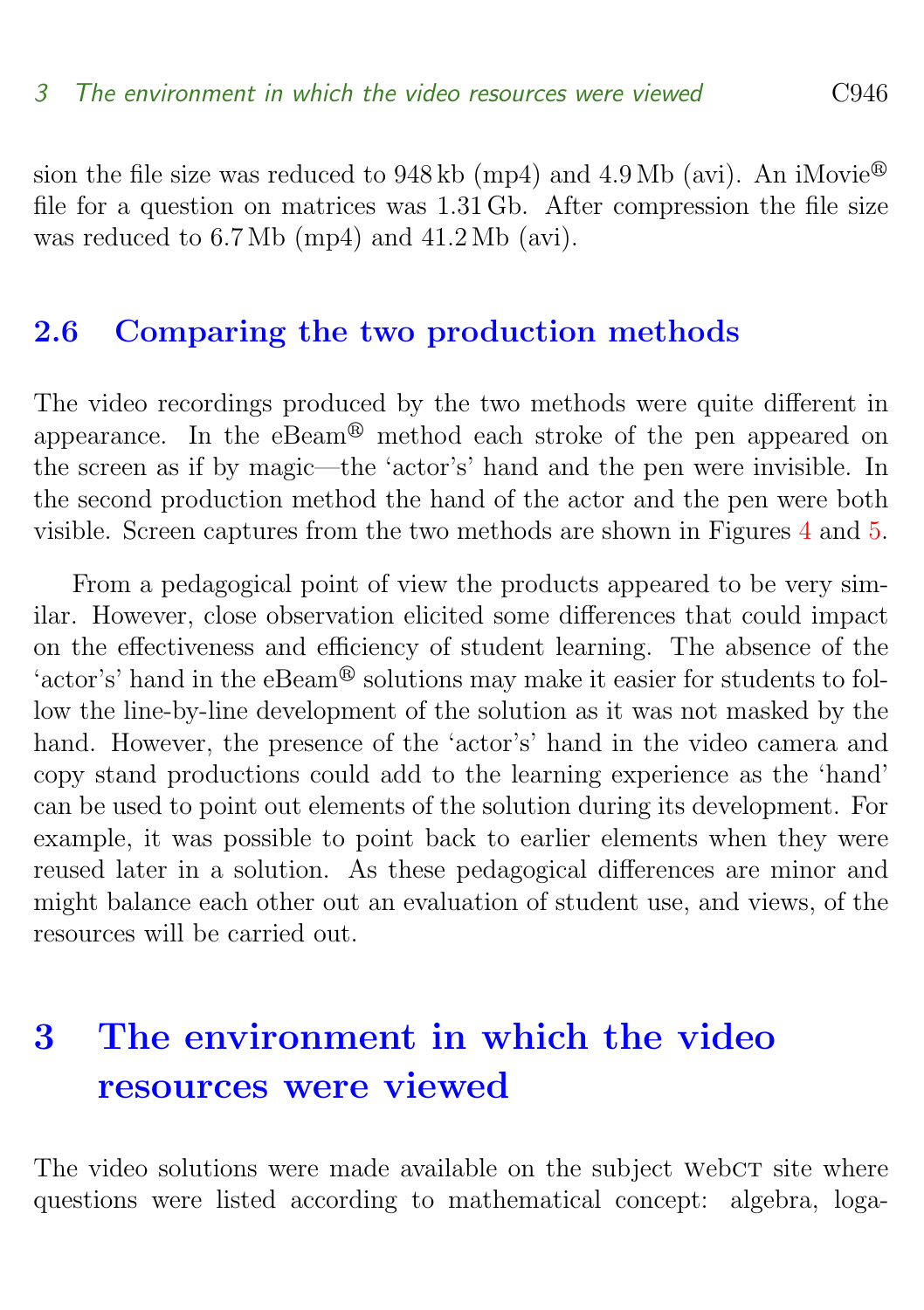

<span id="page-13-0"></span>FIGURE 4: Screen capture of quick time replay of an eBeam<sup>®</sup> worked solution.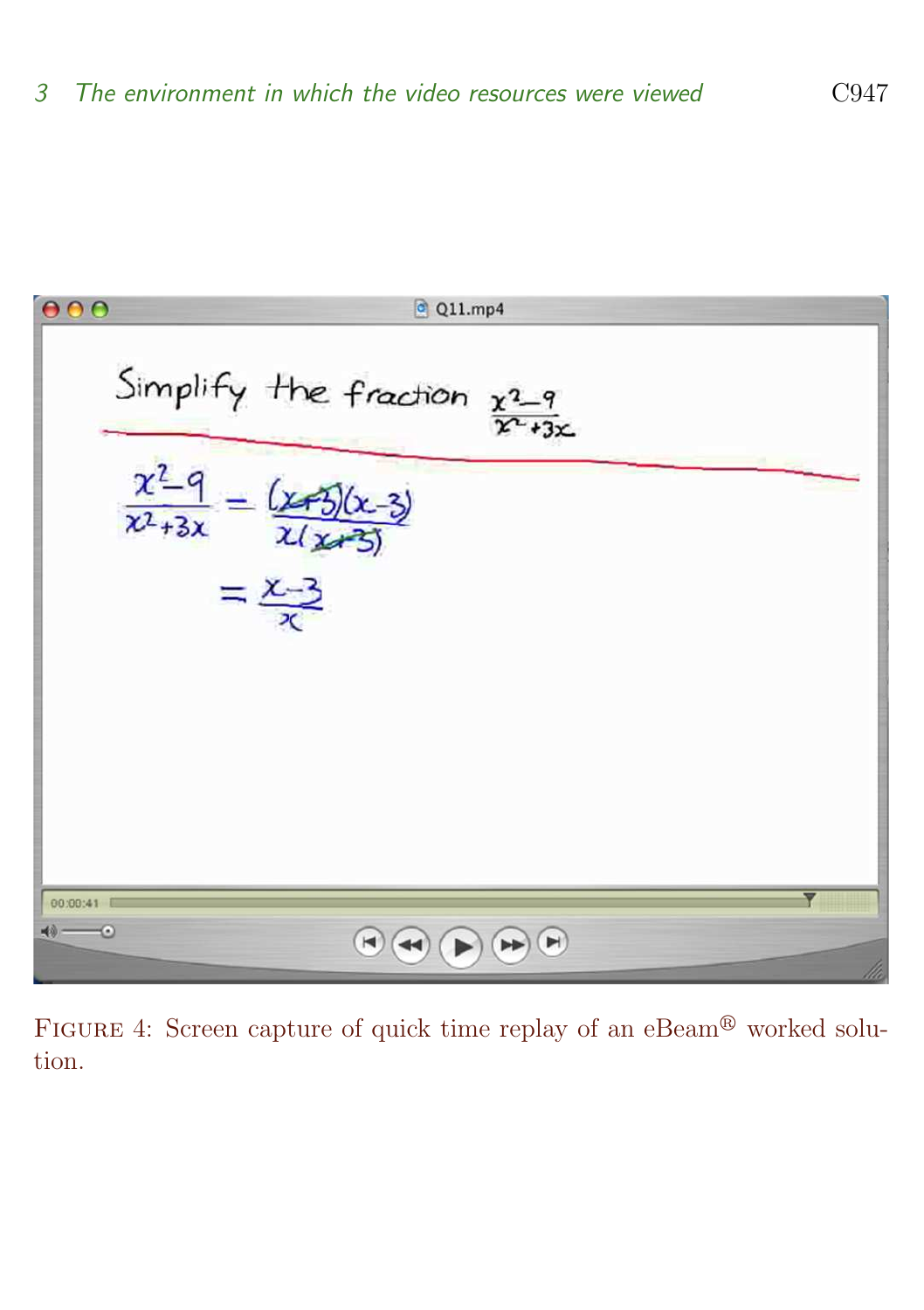

<span id="page-14-0"></span>Figure 5: Screen capture of quick time replay of a video camera worked solution.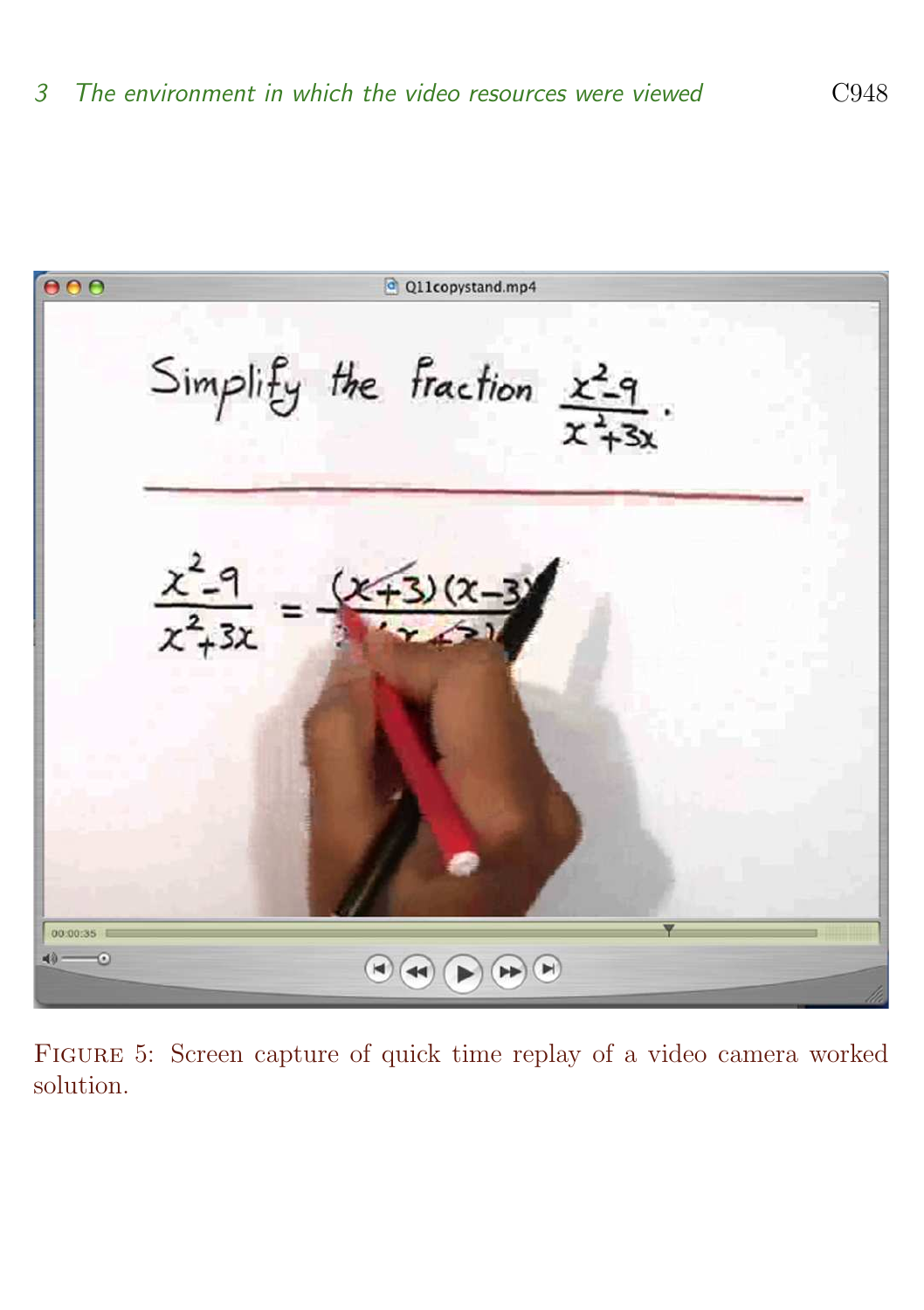rithms, surds, etc. The site was structured so that having looked at a question a student could choose one of the following options: 'Answer', 'Worked Solution' and 'Video Solution'. Clicking on the 'Answer' gives the answer to the problem. If a student answered the question correctly they could move on to another question. If they answered incorrectly they could

- click on 'Video Solution' to run the video (choosing between a Windows video solution and an Apple video solution),
- click on 'Worked Solution' to see a fully worked solution to the problem, obtained as a still image from the last video frame,
- click on 'Definition' to access a text based summary of the mathematical concept,
- try another question.

By making these resources available in this way an environment was created in which students decided upon their own navigational directions and which encouraged them to make connections between:

- correctly/incorrectly answered questions,
- their prior knowledge,
- the provided materials.

Students interacted in different ways with these resources depending upon their current understanding and level of expertise. Additionally, by distributing these resources through the WebCT site students were able to access them at the time of their choosing. We hoped that this structure increased the richness, efficiency and effectiveness of the learning experience.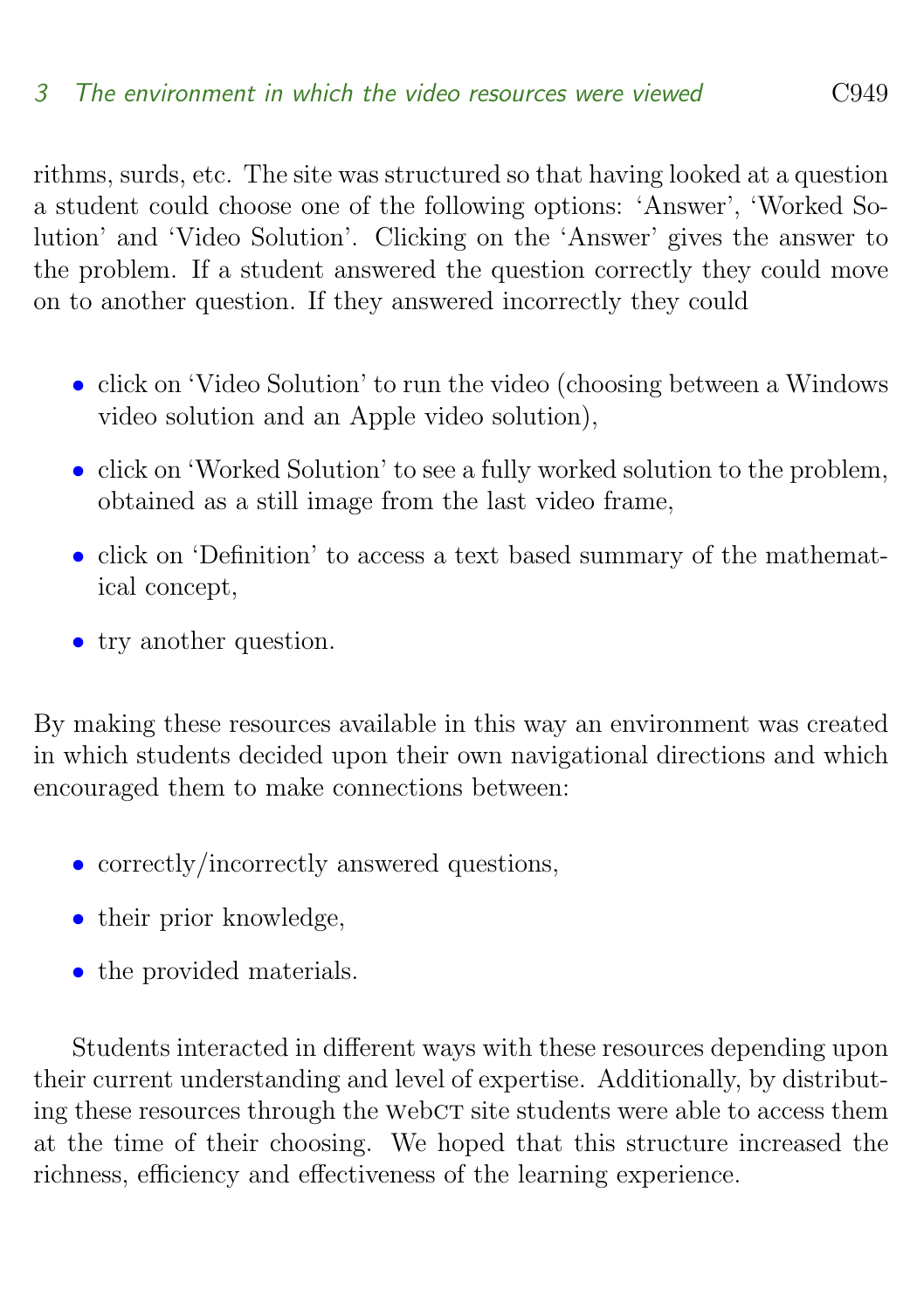## <span id="page-16-0"></span>4 Discussion

These resources were developed in 2005 and used for the first time in Autumn 2006. At the end of session students were surveyed regarding their use of the resources. Students were asked a variety of questions that included: whether the picture and audio quality of the video solutions was adequate, if the video/eBeam<sup>®</sup> solutions had improved their understanding of mathematics and how the resources had been used. Students were also asked how the resources could be improved. Ninety-two students, from a class size of 216, took part in the survey. Of the 61 students who had used the video resources, 93% (57 students) felt that the resources had helped them to understand and learn mathematics. Student comments included:

- "Often a problem involves a long procedure  $\cdots$  the video solutions allowed me to discover what step I am having difficulty with or if it was simply a silly/careless mistake I had made."
- "It provokes your thought processes to understand the method to solve the problem."
- "the addition of audio helps to understand the reason behind each step."
- "It allows me to understand the thinking processes needed to solve a given problem."

The resources developed on this pilot study and made available in the Autumn 2006 session covered approximately 15% of the course material. In particularly, it only covered the material taught in the 'revision' component of the course. This may explain why a significant number of students who took part in the survey (34%) had not used the videos.

Analysis showed that students who were to use the resources averaged 9.7/20 on the first basic skills test whereas students who would not latter use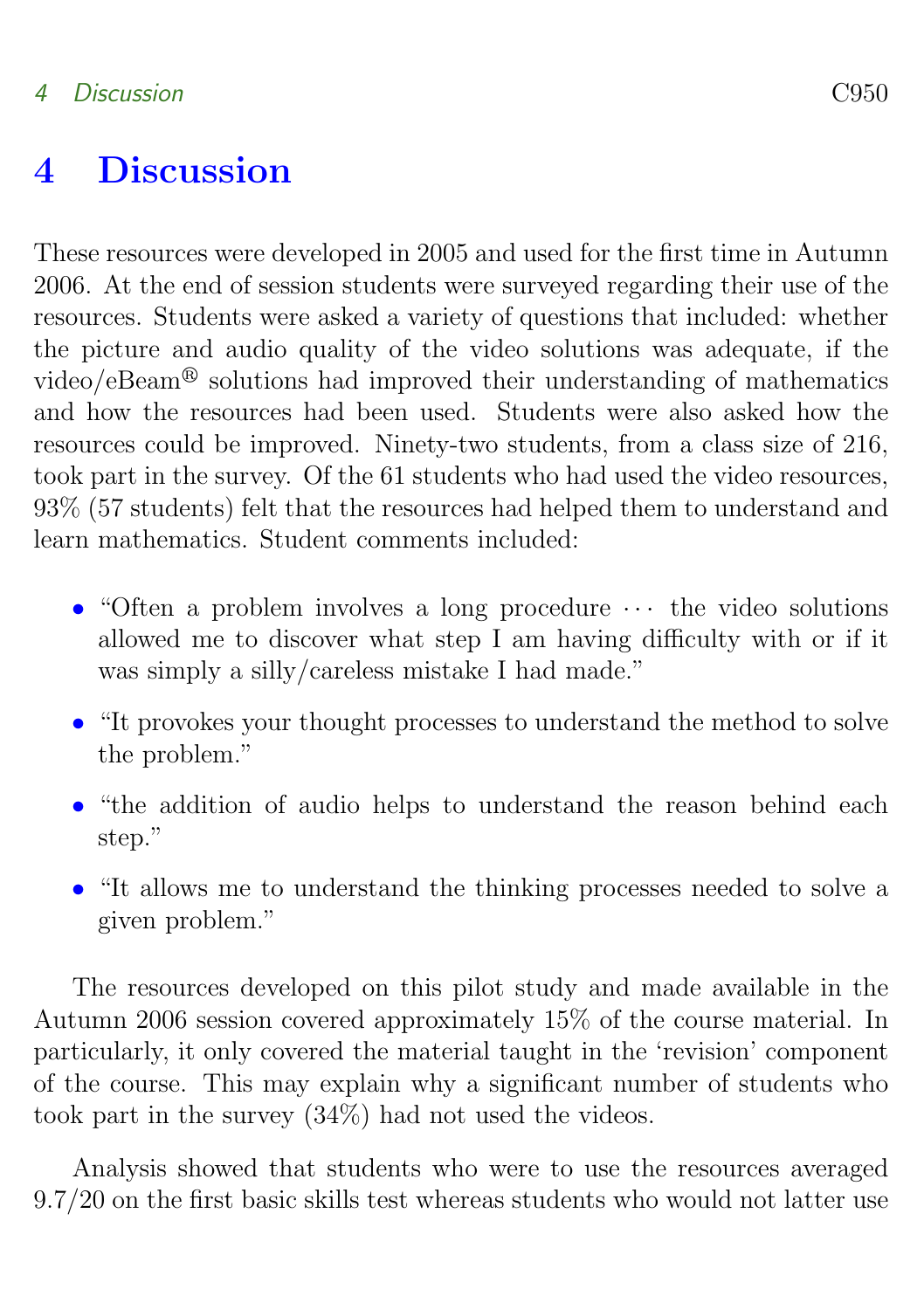#### 4 Discussion C951

the resources averaged 12.6/20.0. This difference was statistically different  $(t_{74} = 2.175, p = 0.033)$ . In the second basic skills test in week four there was no significant difference in mean marks with the first group of students averaging 11.95 and the second group averaging 12.4. A paired t-test analysing the change in marks between the two tests found a significant difference between those who used (mean of differences  $= 2.25$ , sd  $= 2.97$ ) compared to the non-users whose marks declined on average (mean of differences  $= -0.2$ ,  $sd = 2.97$ . This equates to about a  $12\%$  change in approximate grade. More significantly, this is a change from a fail grade to a pass grade. Thus by the end of the fourth week use of the resources allowed the weaker students to catch the stronger students. This is an encouraging finding as many teaching innovations are used by the better students; it is difficult to provide resources for weaker students. Whether or not these results were sustained for the entire subject is now under investigation. Also under investigation is whether it is sufficient to provide the resources for the earlier topics to facilitate catch up or whether they also be provided for the latter topics.

We are currently analysing the responses we received to this survey and hope that it will lead to insights into the effectiveness and efficiency of these resources, in addition to indicating how they can be improved. Although our initial concept was to distribute these resources through a webc $\tau$  site we have realised that other mechanisms for their distribution exist such as cD-ROM, DVD and iPod. In particular it is now common for students to download files onto a USB drive. In fact we received a number of requests in our student survey to make it easier to save the videos.

One of our referees has suggested that another option to describe the developing solution is the use of a 'talking head' insert in the corner of the video. This was considered at the time, but not used because the pedagogical value of a talking head was considered not equal to the bandwidth cost. Furthermore, such images could date the resources, increase the file size and raise issues about the representation of different student groups. With voice over it is straightforward to provide male and female voices, with other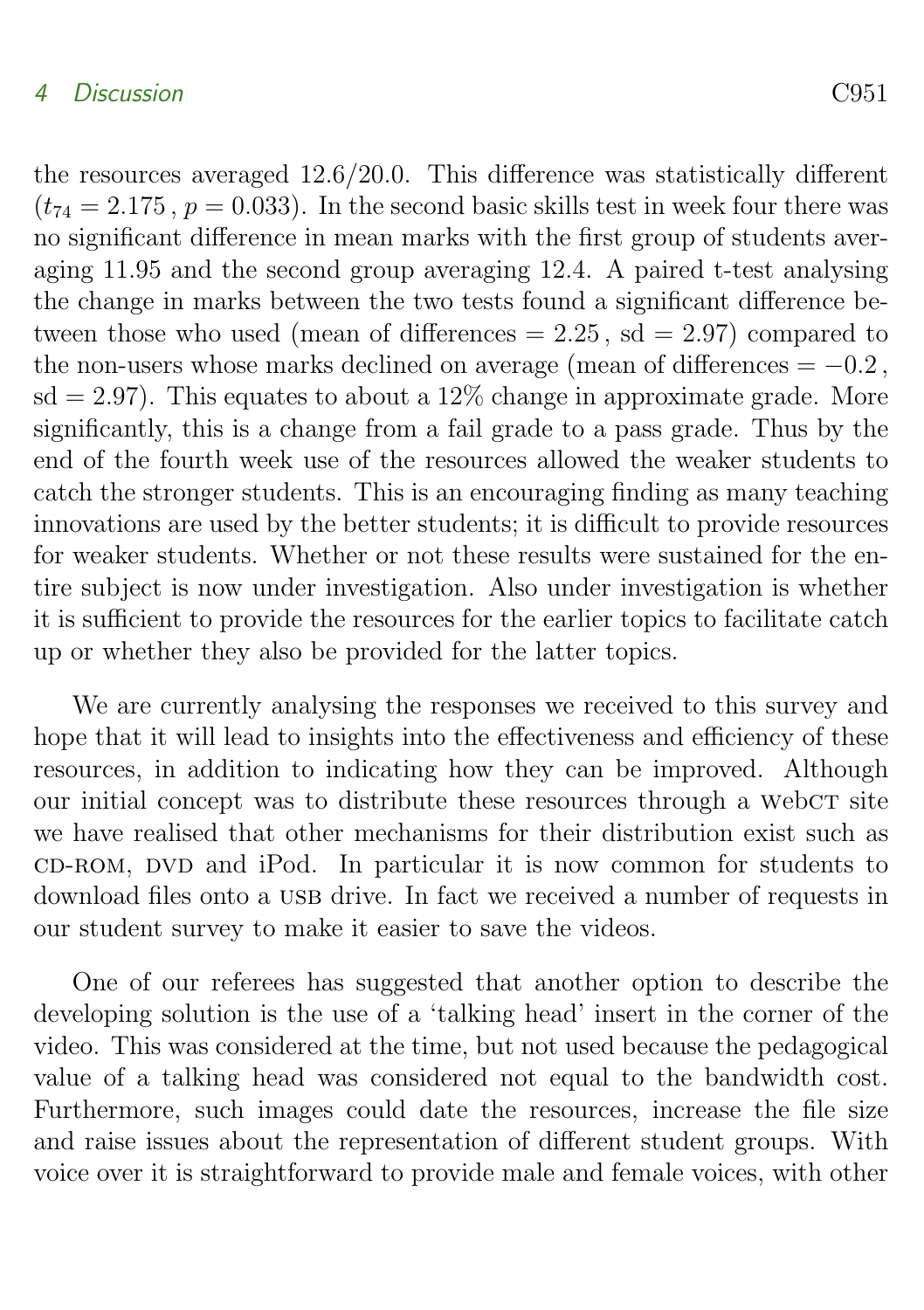### 5 Conclusion C952

background remaining anonymous.

Since this pilot started, an Access Grid Room has been installed at the University of Wollongong which means that we now have a second mechanism to create 'digital ink' through the use of the Mimio<sup>®</sup> whiteboard. At the time of writing this functionality is not operational. We hope to investigate its advantages and disadvantages for producing video solutions in the future.

## <span id="page-18-0"></span>5 Conclusion

We have described the development of learning resources that combine audio and visual components, and show solutions being developed in 'real time'. We also indicated how these resources have been made available to students. These resources were trialled for the first time in Autumn 2006. Almost all students who used the resources commented that their use had helped improve their understanding of mathematical concepts. This anecdotal evidence is supported by provisional analysis which showed that the performance of weaker students who used these resources matched that of better students who did not to use them. We hope to describe the insights gained from this survey, in addition to our own insights gained through further developments of the methods described in this paper at a latter date.

Acknowledgements We thank the anonymous referees for their thoughtful and constructive comments on the first draft of this paper. Some of the work reported in this paper was supported by a University of Wollongong Education Strategic Development Fund grant. This paper is based upon material presented at emac 2005 (Melbourne, Australia) and E-Learn 2006 (Hawaii, USA).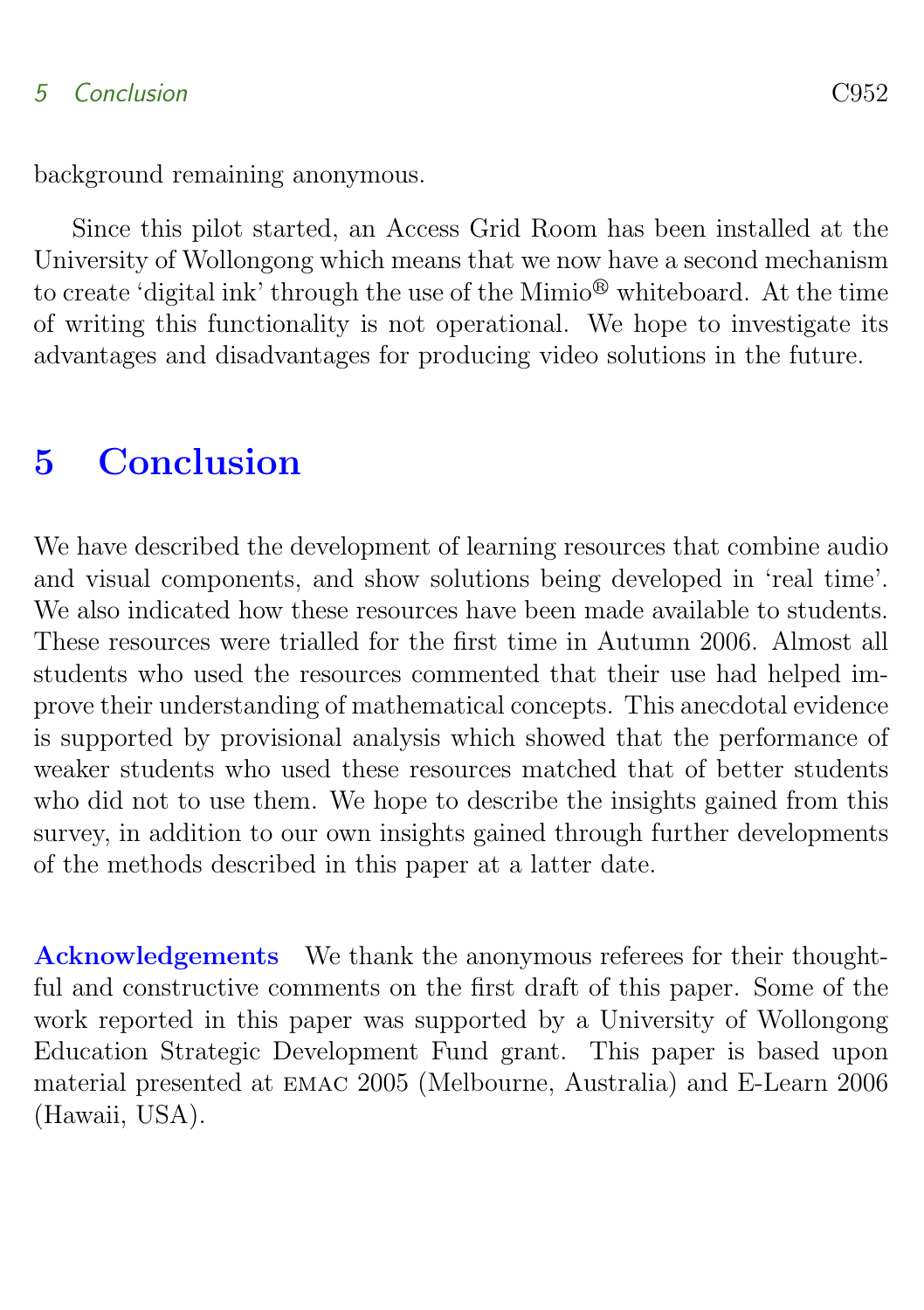#### References C953

## **References**

- <span id="page-19-4"></span><span id="page-19-0"></span>[1] M. Artigue, What can we Learn from Educational Research at the University Level, in The Teaching and Learning of Mathematics at University Level: An ICMI Study (ed. D. Holton) (Dordrecht: Kluwer, 2001) 207-220. [C938](#page-4-1)
- <span id="page-19-1"></span>[2] F. Barrington, Participation in Year 12 Mathematics Across Australia 1995-2004, (ICE-EM Publications in Education No.2, 2006). [http://www.ice-em.au/pdfs/Participation\\_in\\_Yr12\\_Maths.pdf](http://www.ice-em.au/pdfs/Participation_in_Yr12_Maths.pdf). [C937](#page-3-0)
- <span id="page-19-3"></span>[3] S. Britton, P. B. New, M. D. Sharma, and D. Yardley, A case study of the transfer of mathematical skills by university students, Internat. J. *Math. Ed. Sci. Tech.* 36(1) (Taylor & Francis, London, 2005) 1–13. [C938](#page-4-1)
- <span id="page-19-6"></span>[4] J. Engelbrecht, A. Harding, and M. Potgieter, Undergraduate students' performance and confidence in procedural and conceptual mathematics, *Internat. J. Math. Ed. Sci. Tech.* 36(7) (Taylor  $\&$ Francis, London, 2005) 701–712. [C939](#page-5-0)
- <span id="page-19-5"></span>[5] S. Fadali, J. Johnson, J. Mortensen and J. McGough, Preliminary Results of an Online Mathematics Testing Program for Engineers, Electronic Proceedings of the Fourteenth Annual International Conference on Technology in Collegiate Mathematics, 2001. <http://archives.math.utk.edu/ICTCM/EP-14/C1/pdf/paper.pdf> [C938](#page-4-1)
- <span id="page-19-2"></span>[6] G. Gaudry, Declining Year 12 Advanced Maths Enrolments Threatens National Capability, International Centre of Excellence For Education in Mathematics, 2006 [http:](http://www.ice-em.org.au/pdfs/Year_12_Maths_media_release.pdf) [//www.ice-em.org.au/pdfs/Year\\_12\\_Maths\\_media\\_release.pdf](http://www.ice-em.org.au/pdfs/Year_12_Maths_media_release.pdf). [C937](#page-3-0)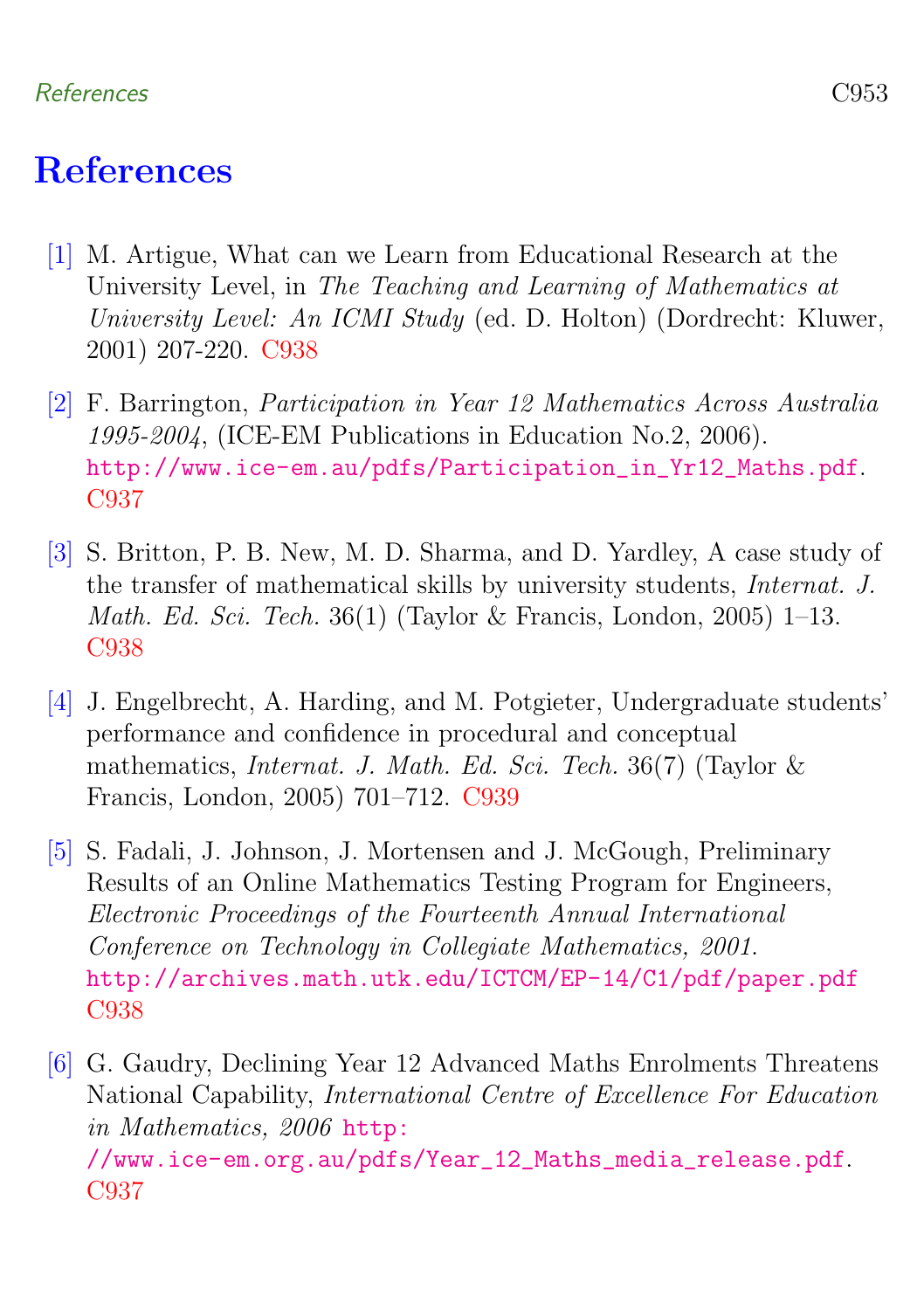#### References C954

- <span id="page-20-4"></span>[7] K. L. Jacobs, Investigation of interactive online visual tools for the learning of mathematics, *Internat. J. Math. Ed. Sci. Tech.* 36(7) (Taylor & Francis, London, 2005) 761–768. [C938](#page-4-1)
- <span id="page-20-0"></span>[8] J. Johnson, A Comprehensive Online Mathematics Assessment, Placement and Exit Testing Program, Electronic Proceedings of the Fourteenth Annual International Conference on Technology in Collegiate Mathematics, 2002 <http://archives.math.utk.edu/ICTCM/EP-15/C56/pdf/paper.pdf> [C938](#page-4-1)
- <span id="page-20-1"></span>[9] A. Kajander and M. Lovric, Transition from secondary to tertiary mathematics: McMaster University experience, Internat. J. Math. Ed. Sci. Tech. 35(2-3) (Taylor & Francis, London, 2005) 149–160. [C938](#page-4-1)
- <span id="page-20-5"></span>[10] A. C. Lee Sing and C. A. Miles, The relative effectiveness of audio, video, and static visual computer-mediated presentations, Canadian Journal of Education 24(3) (1999) 212–221. <http://www.csse.ca/CJE/Articles/CJE24-2.htm> [C940](#page-6-1)
- <span id="page-20-2"></span>[11] H. S. Luk, The gap between secondary school and university mathematics, Internat. J. Math. Ed. Sci. Tech. 36(2-3) (Taylor & Francis, London, 2005) 161–174. [C938](#page-4-1)
- <span id="page-20-6"></span>[12] R. Mayer, Multimedia Learning, (Cambridge University Press, New York, 2001). [C940](#page-6-1)
- <span id="page-20-7"></span>[13] R. Moreno and R. Mayer, Getting the message across: The role of verbal redundancy in multimedia explanations, (2001). <http://www.unm.edu/~moreno/PDFS/AERA01-red.pdf> [C940](#page-6-1)
- <span id="page-20-3"></span>[14] C. L. Robinson and A. C. Croft, Engineering students—diagnostic testing and follow up, Teaching Mathematics and its Applications 22(4) (2003) 177–181. <http://teamat.oxfordjournals.org/cgi/reprint/22/4/177> [C938](#page-4-1)